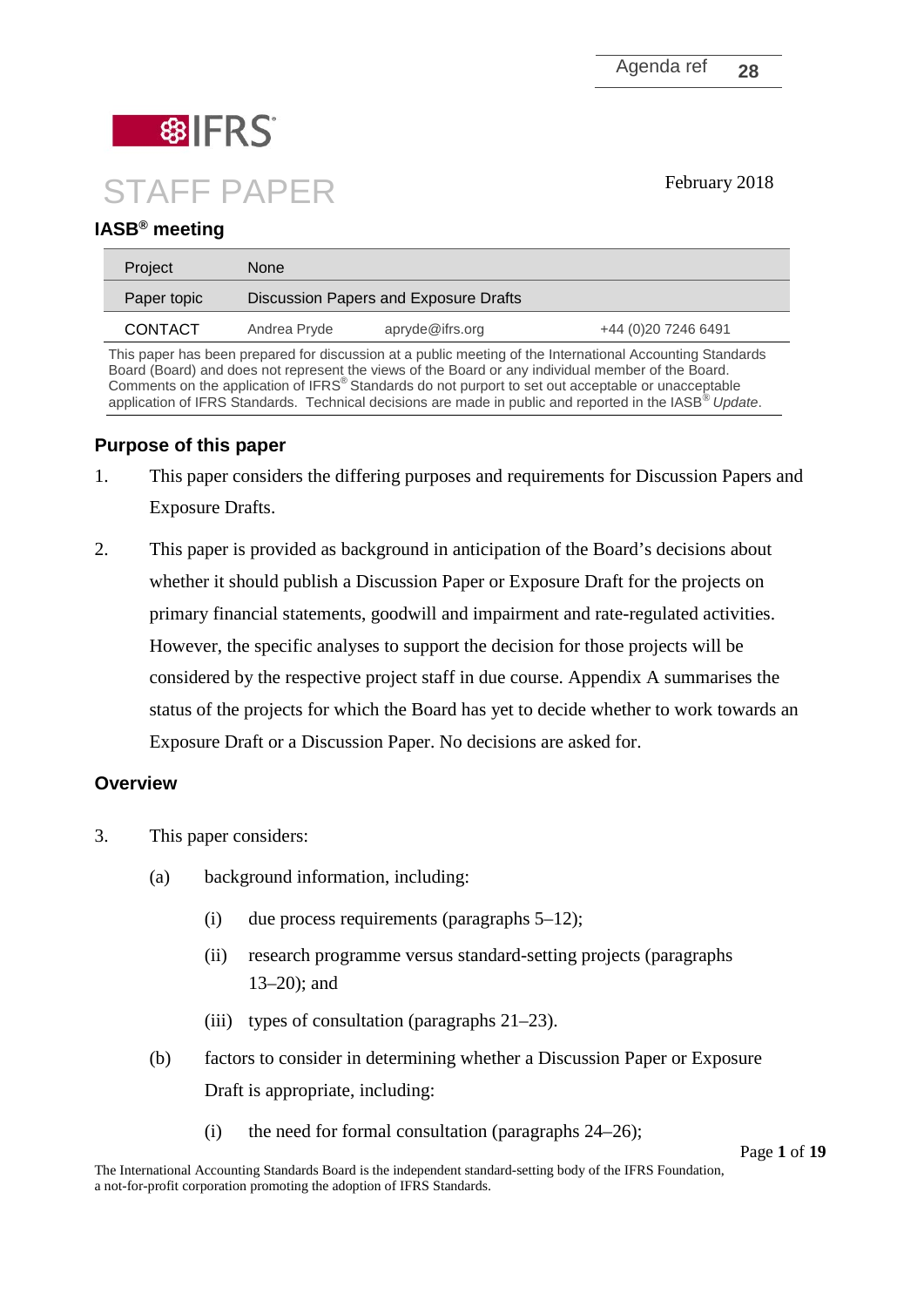- (ii) the stage of development (paragraphs  $27-28$ );
- (iii) the significance of change (paragraphs  $30-33$ );
- (iv) the effect on timelines (paragraphs [34–](#page-9-2)[37\)](#page-10-0); and
- (v) possible pitfalls–re-exposure (paragraphs [38](#page-10-1)[–41\)](#page-12-0).
- 4. In addition:
	- (a) Appendix A sets out a summary of projects for which the Board has yet to decide whether it is working towards an Exposure Draft or Discussion Paper; and
	- (b) Appendix B sets out extracts from the IFRS Foundation *Due Process Handbook*.

#### **Background information**

#### *Due process requirements*

- <span id="page-1-0"></span>5. The due process requirements of the International Accounting Standards Board (Board) are built on the following principles:
	- (a) **transparency**—the Board conducts its standard-setting process in a transparent manner;
	- (b) **full and fair consultation**—the Board considers the perspectives of those affected by IFRS Standards globally; and
	- (c) **accountability**—the Board analyses the potential effects of its proposals on affected parties and explains the rationale for why it made the decisions it reached in developing or changing a Standard.
- 6. Experience shows that transparent and thorough due process can help the Board gain acceptance of the final outcome of the Board's decisions, even when some stakeholders disagree with specific decisions.
- 7. The *Due Process Handbook* states:

The Trustees and the IASB have established consultative procedures with the objective of ensuring that, in exercising its independent decision-making, the IASB conducts its standardsetting process in a transparent manner, considering a wide range of views from interested parties throughout all stages of the development of International Financial Reporting Standards (IFRSs). The IASB uses these procedures to gain a better understanding of different accounting

Page **2** of **19**

The International Accounting Standards Board is the independent standard-setting body of the IFRS Foundation, a not-for-profit corporation promoting the adoption of IFRS Standards.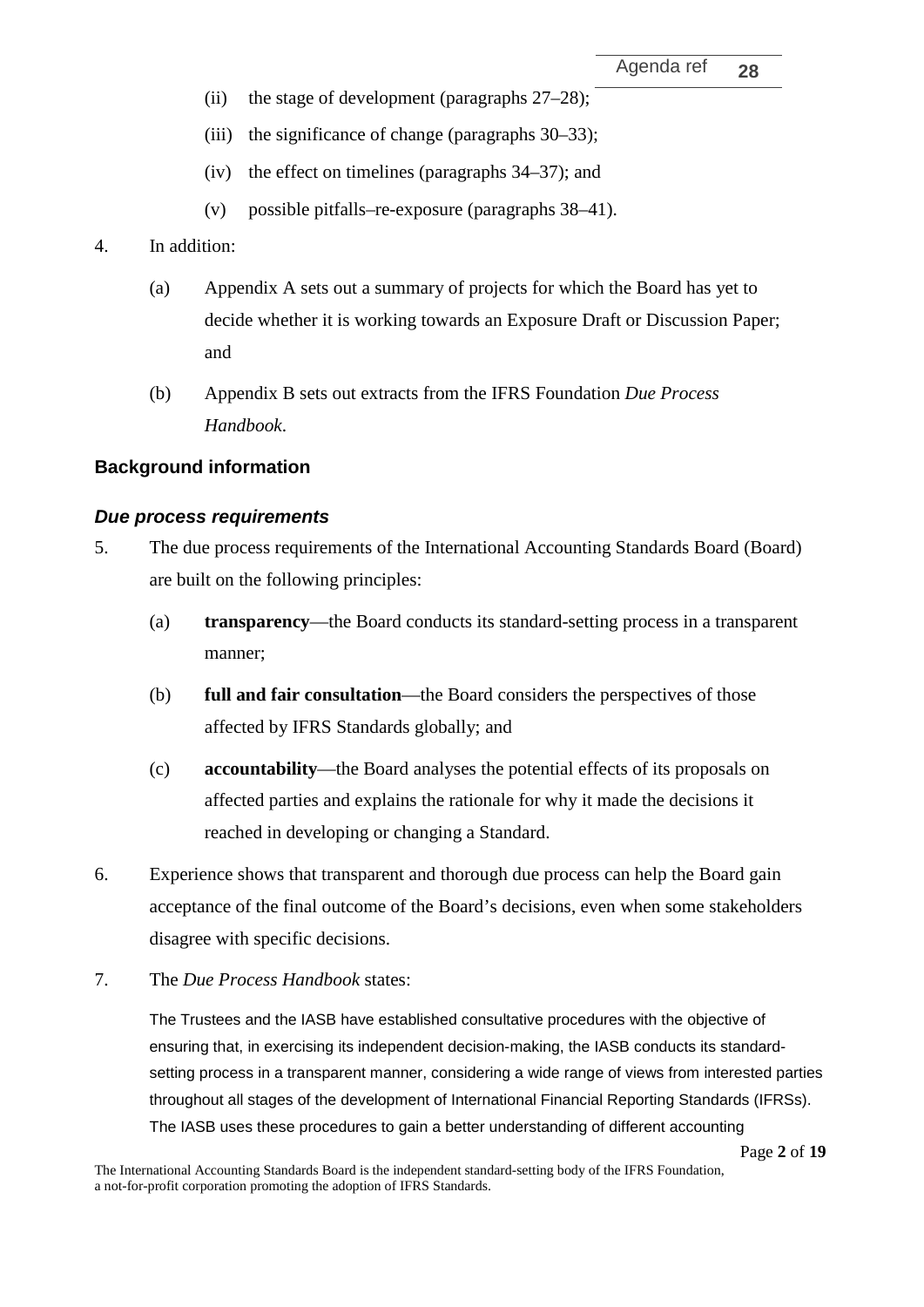alternatives and the potential effect of the proposals on affected parties. A comprehensive and effective due process is essential to developing high quality IFRSs that serve investors and other users of financial information. $<sup>1</sup>$  $<sup>1</sup>$  $<sup>1</sup>$ </sup>

- 8. The *Due Process Handbook* notes that ''consultation can be carried out through various means including, but not limited to, invitations to comment, individual meetings or fieldwork'.<sup>[2](#page-2-1)</sup> However, to achieve the principle of wide consultation with interested and affected parties, the *Due Process Handbook* sets out mandatory Due Process steps that the Board must follow. These steps include:
	- (a) exposing for public comment a draft of any proposed new Standard, proposed amendment to a Standard or proposed [IFRIC®] Interpretation—with minimum comment periods;
	- (b) considering in a timely manner those comment letters received on the proposals; and
	- (c) considering whether the proposals should be exposed again.
- 9. The *Due Process Handbook* notes that:

The IASB would normally put together a proposal to develop a new Standard or to make major amendments to a Standard only after it has published a Discussion Paper and considered the comments it received from that consultation.[3](#page-2-2)

10. The *Due Process Handbook* does not require the Board to publish a Discussion Paper before adding a standard-setting project to its agenda. Nonetheless, if the Board decides not to publish a Discussion Paper, the *Due Process Handbook* requires the Board to 'be satisfied that it has sufficient information and understands the problem and the potential solutions well enough to proceed without a Discussion Paper'. The Board is also required to report to the Due Process Oversight Committee the reasons for not publishing a Discussion Paper.<sup>[4](#page-2-3)</sup> Those explanations are also published in the decision summaries and in the Basis for Conclusions published with the Exposure Draft or Standard in question.

1

<span id="page-2-0"></span><sup>1</sup> DPH paragraph 1.2

<span id="page-2-1"></span><sup>2</sup> DPH, paragraph 3.41

<span id="page-2-2"></span><sup>3</sup> DPH, paragraph 5.5

<span id="page-2-3"></span><sup>4</sup> DPH, paragraph 5.5

The International Accounting Standards Board is the independent standard-setting body of the IFRS Foundation, a not-for-profit corporation promoting the adoption of IFRS Standards.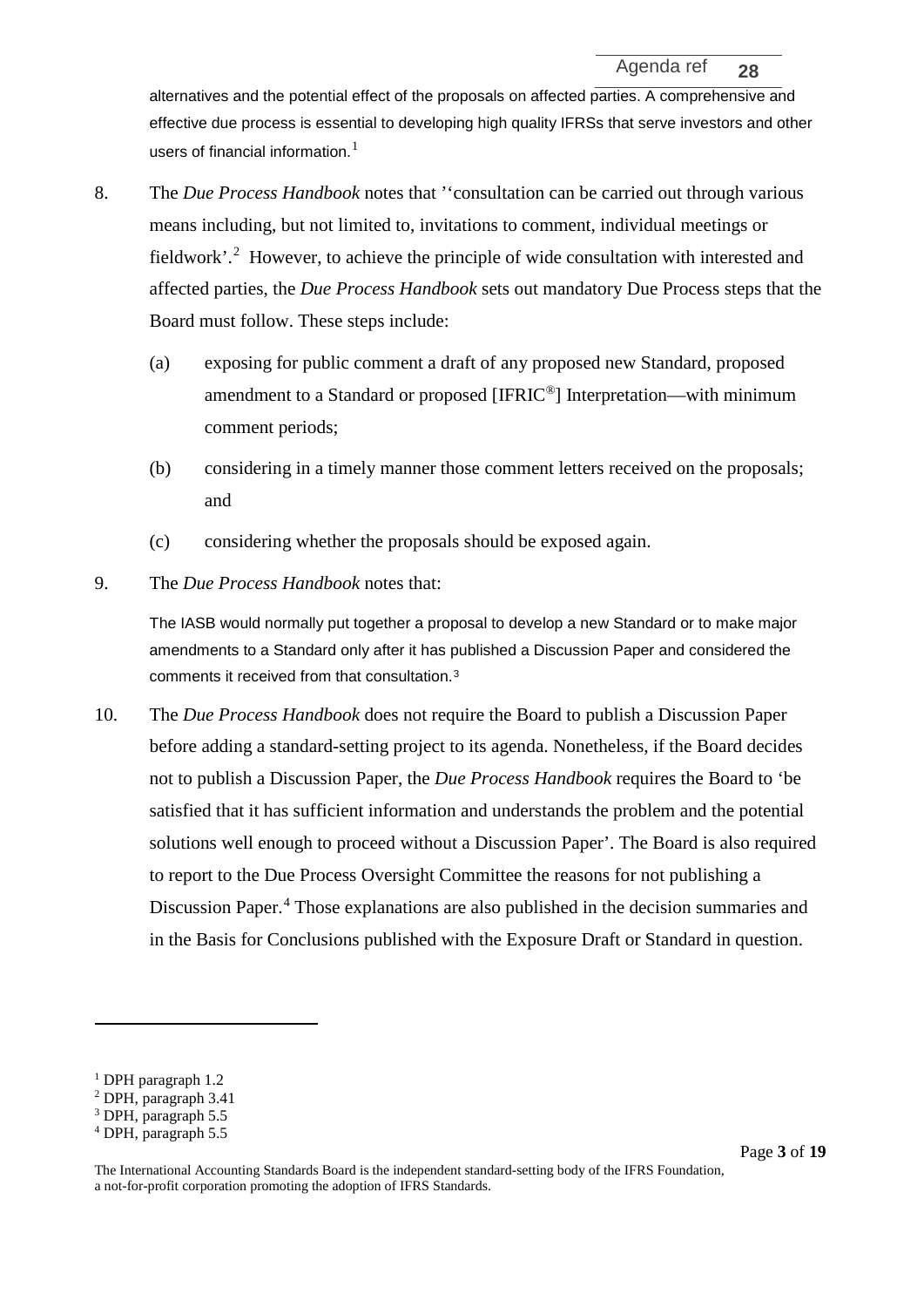- 11. The Board is not required to follow formal consultation before adding to its agenda minor or narrow-scope amendments to Standards, because such amendments are part of the implementation or maintenance of Standards.<sup>[5](#page-3-2)</sup> Such minor or narrow-scope amendments include Annual Improvements. The Board also does not need to follow the formal consultation process before adding a research project to the active agenda or pipeline.<sup>[6](#page-3-3)</sup>
- <span id="page-3-0"></span>12. Extracts from the *Due Process Handbook* relevant to the issuance of Discussion Papers and Exposure Drafts are set out in Appendix B.

#### *Research programme versus standard-setting projects*

- <span id="page-3-1"></span>13. The Board's research programme is the development base from which potential standardslevel projects are identified. The purpose of the research programme is to ensure that the Board does not start a standard-setting project before carrying out research to gather sufficient evidence that an accounting problem exists, that the problem is sufficiently important that standard-setting is required and that a feasible solution can be found.
- 14. The research programme was introduced after the 2011 Agenda Consultation, in response to the feedback received, and the *Due Process Handbook* was revised in 2013 to describe the research programme and to incorporate the necessary due process enhancements recommended by the 2012 Monitoring Board Governance Review and Trustees' Strategy Review.[7](#page-3-4)
- <span id="page-3-5"></span>15. The purpose of the research programme is to analyse possible financial reporting problems to provide the Board with sufficient evidence to decide *whether* to add a project to its standard-setting programme. When the Board concludes that sufficient research has been completed to enable it to decide whether standard-setting is appropriate, the research project is finished.
- 16. If a research project suggests that standard-setting is appropriate, the Board starts a new project. In starting a new project, the Board is required to consult bodies such as the Advisory Council and the Accounting Standards Advisory Forum. Before deciding

 $\overline{a}$ 

Page **4** of **19**

<span id="page-3-2"></span><sup>5</sup> DPH, paragraph 5.8

<span id="page-3-3"></span><sup>6</sup> DPH, paragraph 5.2

<span id="page-3-4"></span><sup>7</sup> *Final Report on the Review of the IFRS Foundation's Governance and IFRSs as the Global Standards: Setting a Strategy for the Foundation's Second Decade*

The International Accounting Standards Board is the independent standard-setting body of the IFRS Foundation, a not-for-profit corporation promoting the adoption of IFRS Standards.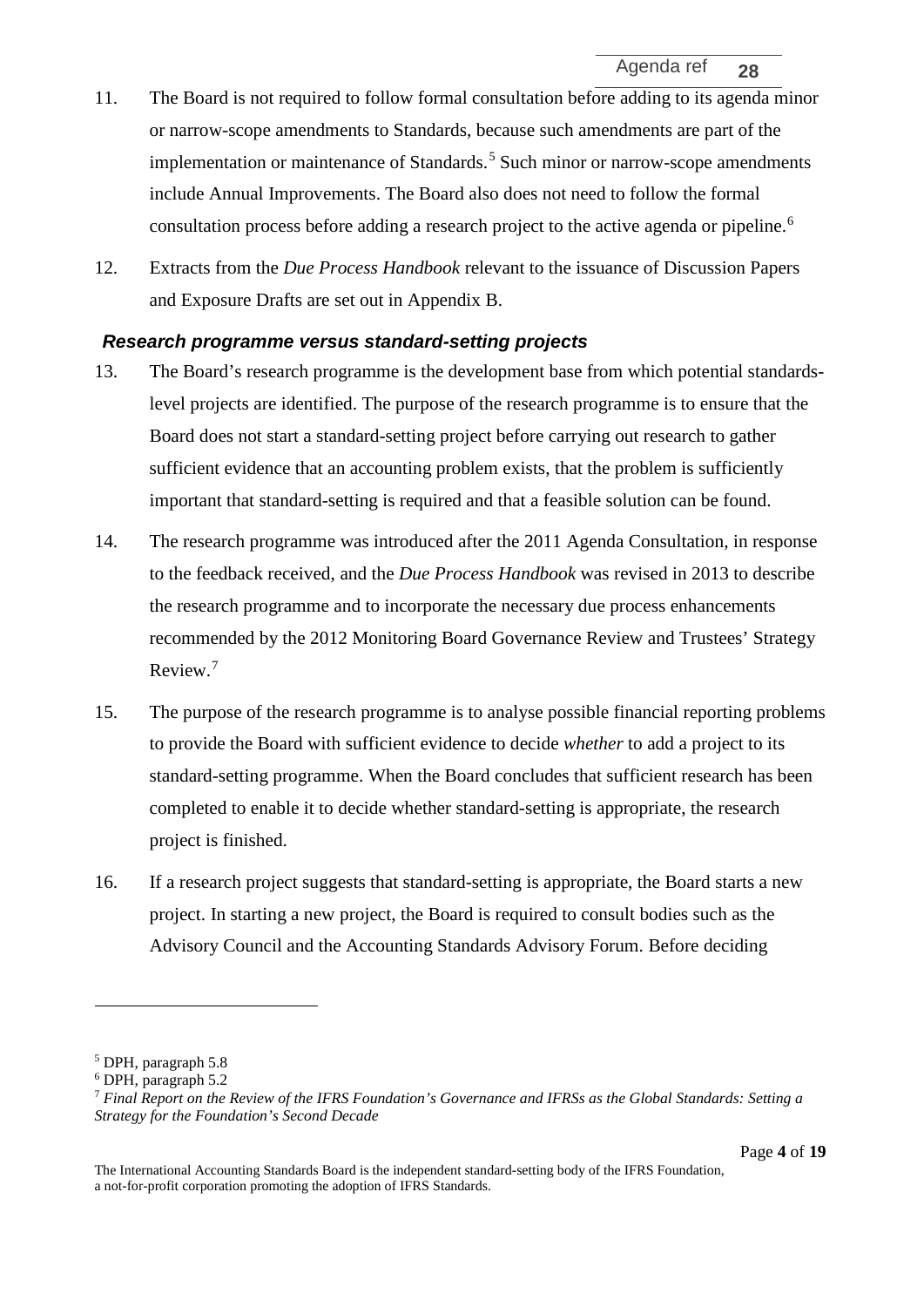whether to start a standard-setting project, the Board also decides whether to seek public feedback on its conclusions from the research project. Public feedback is normally sought through the issuance of a Discussion Paper. However, the Board seeks such feedback only if it is needed, to avoid placing unnecessary burdens on stakeholders. Accordingly, although a Discussion Paper is generally issued before starting a major standard-setting project, the Board might conclude that a Discussion Paper is not necessary because the Board has sufficient input to proceed directly to an Exposure Draft. A decision to undertake a maintenance project, perform further research or take no action does not require a Discussion Paper. [8](#page-4-0)

17. The following table compares research projects to standard-setting and maintenance projects:

|                                  | <b>Research project</b>                                                                                                   | <b>Standard-setting</b><br>project                                                                                                                                                                                            | <b>Maintenance</b><br>project                                           |
|----------------------------------|---------------------------------------------------------------------------------------------------------------------------|-------------------------------------------------------------------------------------------------------------------------------------------------------------------------------------------------------------------------------|-------------------------------------------------------------------------|
| Objective                        | To gather evidence to<br>establish whether standard-<br>setting is required and to<br>define the problem to be<br>solved. | To develop or amend a<br>Standard <sup>9</sup>                                                                                                                                                                                | To develop a<br>narrow-scope<br>amendment to<br>an existing<br>Standard |
| Initiation<br>pre-<br>requisites | None                                                                                                                      | Research project<br>$\bullet$<br>Discussion Paper and<br>feedback, unless<br>sufficient evidence is<br>gathered in some other<br>way.<br>Consult ASAF,<br>$\bullet$<br>Advisory Council and<br>national standard-<br>setters. | None                                                                    |
| Outcome                          | Either:<br>start a standard-setting<br>project<br>start a maintenance project                                             | A new Standard or major<br>amendment to an existing<br>Standard.                                                                                                                                                              | A narrow-scope<br>amendment to<br>an existing<br>Standard               |

1

<span id="page-4-0"></span><sup>9</sup> The term "Standard" also covers other important documents, such as the *Conceptual Framework* and Practice Statements

<span id="page-4-1"></span><sup>9</sup> The term "Standard" also covers other important documents, such as the *Conceptual Framework* and Practice **Statements** 

The International Accounting Standards Board is the independent standard-setting body of the IFRS Foundation, a not-for-profit corporation promoting the adoption of IFRS Standards.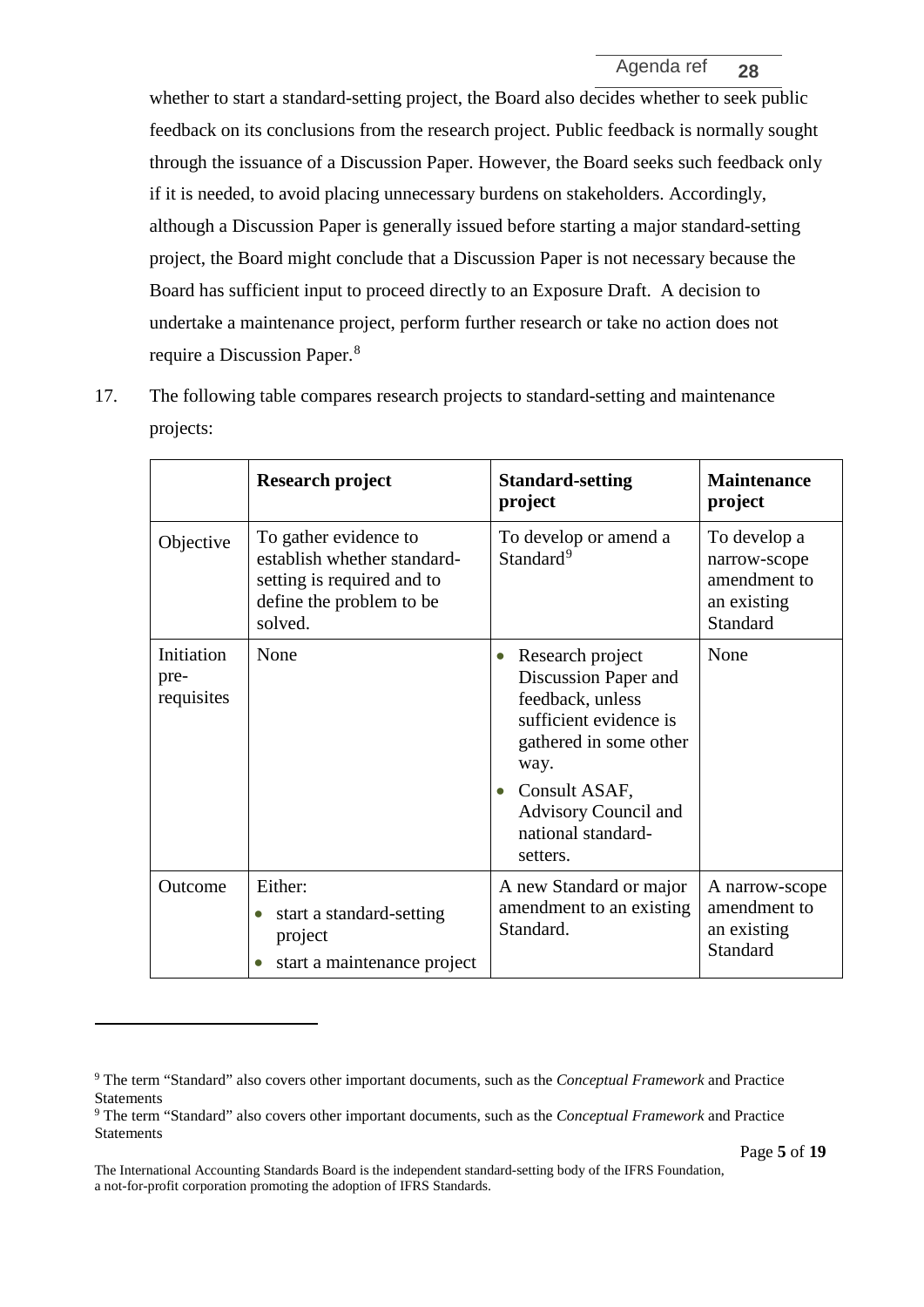| perform further research on<br>the same topic or on a<br>related topic or |  |
|---------------------------------------------------------------------------|--|
| take no further action                                                    |  |

- 18. Board proposals to issue a new Standard or amend existing Standards result in the issuance of an Exposure Draft. If sufficient evidence is gathered during a research project, there should rarely, if ever, be a need to issue a Discussion Paper in a standard-setting project.
- 19. Given the support in the 2015 Agenda Consultation for the introduction of the research programme, the Board reaffirmed in 2016 that, before undertaking a standard-setting project, it needs to gather sufficient evidence that an accounting problem exists, that the problem is sufficiently important that standard-setting is required and that a feasible solution can be found. Further, the Board decided to limit how many topics it works on at any one time, to reduce the burden on stakeholders and to deliver its conclusions in a timely manner. The Board has yet to test whether its research programme approach will lead to more effective standard-setting projects, because it has not yet added a new standard-setting project as a result of a research project.
- <span id="page-5-0"></span>20. Extracts from the *Due Process Handbook* relevant to the research programme are set out in Appendix B.

## *Types of consultation*

- <span id="page-5-1"></span>21. The Board has various ways of obtaining input on technical and other issues including:
	- (a) Discussion Papers;
	- (b) Exposure Drafts;
	- (c) Requests for Views and Requests for Information;
	- (d) discussion forums and roundtables; and
	- (e) outreach meetings.
- <span id="page-5-2"></span>22. Broadly speaking, consultation can be regarded as being of two types:
	- (a) the publication of a consultation document of any type, for which the input is obtained in the form of written submissions. This includes Discussion Papers and Exposure Drafts, which are formal consultation documents issued by the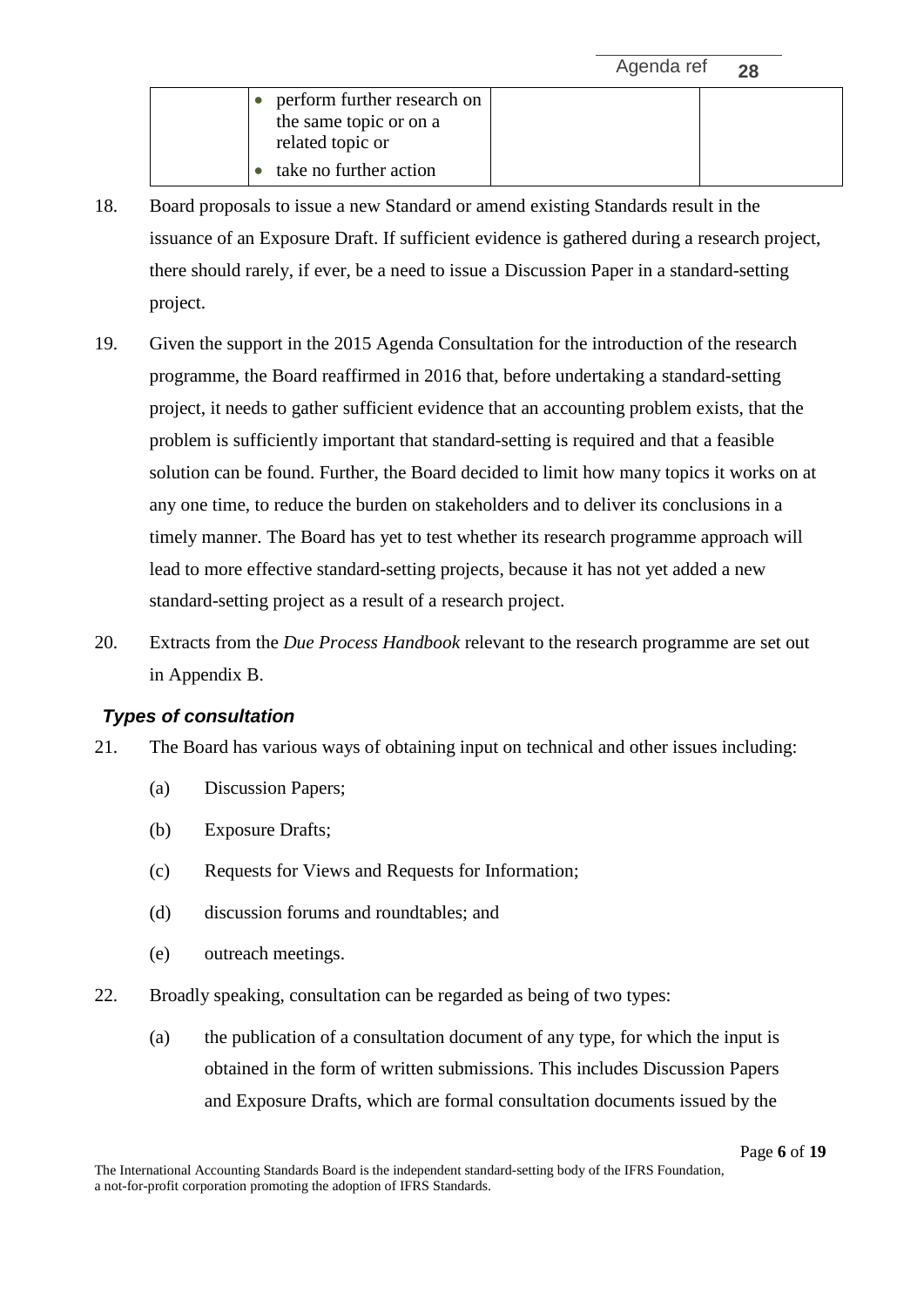Board. The Board can also issue a Request for Information or a Request for Views, which have less onerous due process requirements. In theory, Research Papers, which may include views not developed by the Board, can also be issued in a research project, although the Board has generally not issued such documents.[10](#page-6-2)

- (b) person-to-person outreach, either with individuals or with groups. This includes discussion forums and roundtables, and general or specific outreach.
- <span id="page-6-0"></span>23. The following table compares the content of Discussion Papers and Exposure Drafts, which are the most prevalent consultation documents. The format of other types of consultation document is more flexible.

|                       | <b>Discussion Paper</b>                                                                                                                                                                                                                                                              | <b>Exposure Draft</b>                                                                                                                                 |
|-----------------------|--------------------------------------------------------------------------------------------------------------------------------------------------------------------------------------------------------------------------------------------------------------------------------------|-------------------------------------------------------------------------------------------------------------------------------------------------------|
| Typically<br>includes | $\bullet$ A comprehensive overview of<br>the issue, possible approaches to<br>addressing the issue, the<br>preliminary views of its authors<br>or the Board and an invitation to<br>comment.<br>Discussion should reflect and<br>convey differences in views of<br>the Board members | The proposed requirements<br>$\bullet$<br>or amendments<br>• The Basis for Conclusions<br>for the proposal<br>Any dissenting views to<br>the proposal |

# **Factors to consider in determining whether a Discussion Paper or Exposure Draft is appropriate**

# *The need for formal consultation*

 $\ddot{\phantom{a}}$ 

<span id="page-6-1"></span>24. The Board is required to seek formal feedback on new Standards and amendments to Standards. As noted in paragraph [15,](#page-3-5) the Board also considers whether to seek public feedback on the evidence gathered in a research project. The nature of the information being sought should determine the approach used.

Page **7** of **19**

<span id="page-6-2"></span><sup>&</sup>lt;sup>10</sup> Research Papers can be prepared by the technical staff or by other standard-setters or bodies at the request of the IASB. A research paper issued by the IASB should include a clear statement of the extent of the IASB's involvement in the development or endorsement of that paper.

The International Accounting Standards Board is the independent standard-setting body of the IFRS Foundation, a not-for-profit corporation promoting the adoption of IFRS Standards.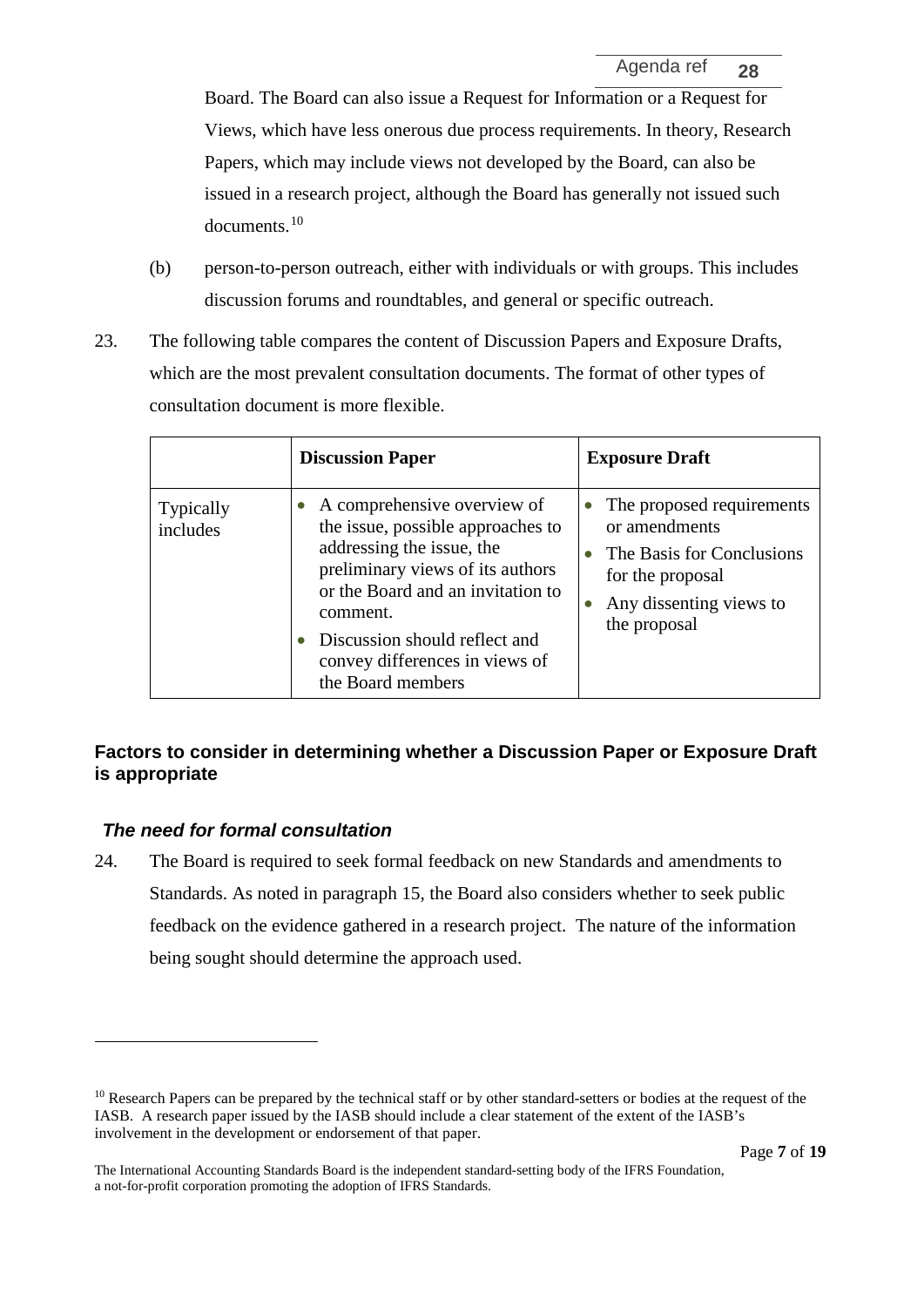- 25. As noted in paragraph [22,](#page-5-2) the Board can consult through the publication of a consultation document, which elicits written submissions, or by conducting person-to-person outreach. The staff observes that:
	- (a) written submissions are generally based on consultation documents which provide a common articulation of a proposal and can be accessed by any interested party. In addition:
		- (i) written submissions are generally more considered and detailed than is oral feedback, partly because respondents have a longer period to develop and articulate their responses. Such submissions can be particularly useful when the issues or proposals are complex, because complexity and the resulting nuance can be better conveyed in a written submission. This can allow for a more thorough analysis of stakeholder views.
		- (ii) written submissions are generally made publicly available, which increases transparency . Any interested party can read the feedback of others and assess for themselves whether we have adequately understood and responded to that feedback.
	- (b) person-to-person outreach, either with individuals or with groups, may be more dynamic than written consultation, because two-way dialogue can allow for a greater exploration of issues and implications. However, outreach meetings can provide less detailed input compared to written submissions, which generally set out fuller, considered explanations. In addition, outreach meetings generally:
		- (i) are narrower in scope than written consultation, because it is limited to people we can arrange meetings with and limited by the time allowed for the meetings. Because of the necessarily limited time for meetings, it can be difficult to ensure that the views gathered are comprehensive.
		- (ii) provide more subjective input than in a written submission because reporting outreach to the whole Board relies on a summary prepared by the staff.
- <span id="page-7-0"></span>26. Although written consultation documents could increase the opportunities for those not obviously affected by a proposal to comment and for the Board to obtain broader views, such opportunities rely on wide document circulation. Accordingly, the Board and staff

Page **8** of **19**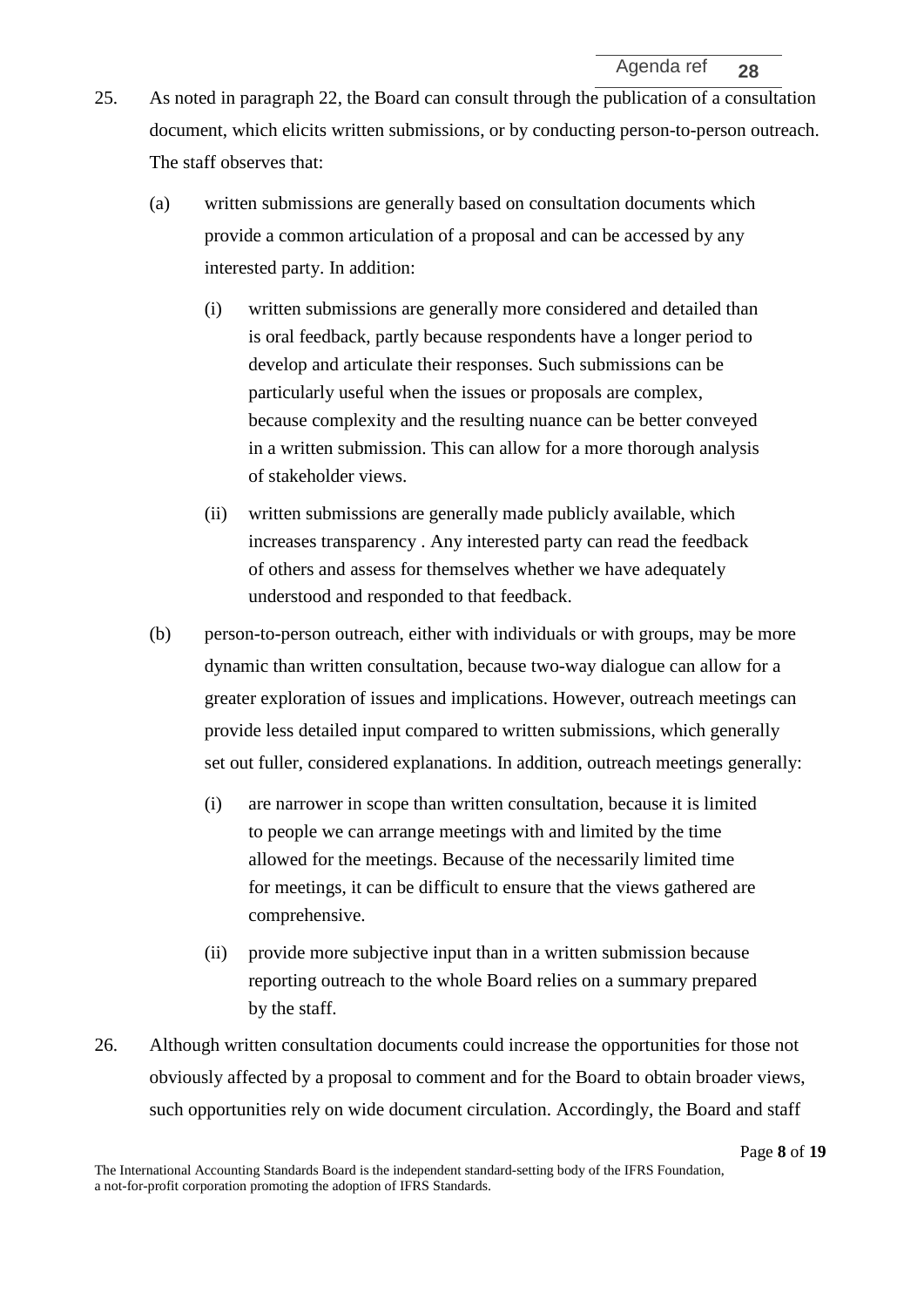generally supplements the issuance of a consultation document with outreach, which can be targeted on specific proposals or to specific types of stakeholder. Outreach is particularly needed for users of financial statements, who often do not respond in writing to a consultation document.

#### *The stage of development*

- <span id="page-8-0"></span>27. Projects evolve over time; the thinking of interested parties and those affected by a project also evolves. A solid understanding and agreement on core topics, before a project is too far advanced, can help create consensus and ultimate acceptability of a new Standard or major amendment. As the project progresses, the Board develops requirements based on underlying concepts and approaches established earlier in the project. Any change to those underlying concepts and approaches requires the implications to be considered for the later decisions and the effect of the changes on the interrelationships between decisions to be re-evaluated. Thus the impact of new ideas becomes progressively more significant. Accordingly, it can be useful to accept wide- ranging discussions and ideas in early stages to ensure there is sufficient evidence to support the approach the Board chooses to take.
- <span id="page-8-1"></span>28. Typically, a project would have a number of phases: idea generation, idea implementation and refinement. It can be useful to try to keep these phases distinct. Thus:
	- (a) a research project is part of the idea generation phase. At this stage, the Board is still defining the problem and scope of the project and considering the possible approaches to address the issue. A Discussion Paper conveys and seeks feedback on the possible approaches.
	- (b) a standard-setting project is part of the implementation phase. The Board will have selected an approach, and, at this stage is setting out its view of what the accounting requirements should be. An Exposure Draft seeks feedback on specific proposed requirements. Ideally, the proposed requirements should be complete enough for the Board to issue a final Standard based on the Exposure Draft.
	- (c) the Board issues a final Standard after the refinements phase. At the refinements phase, the Board is considering how to modify the proposed requirements in the light of the feedback.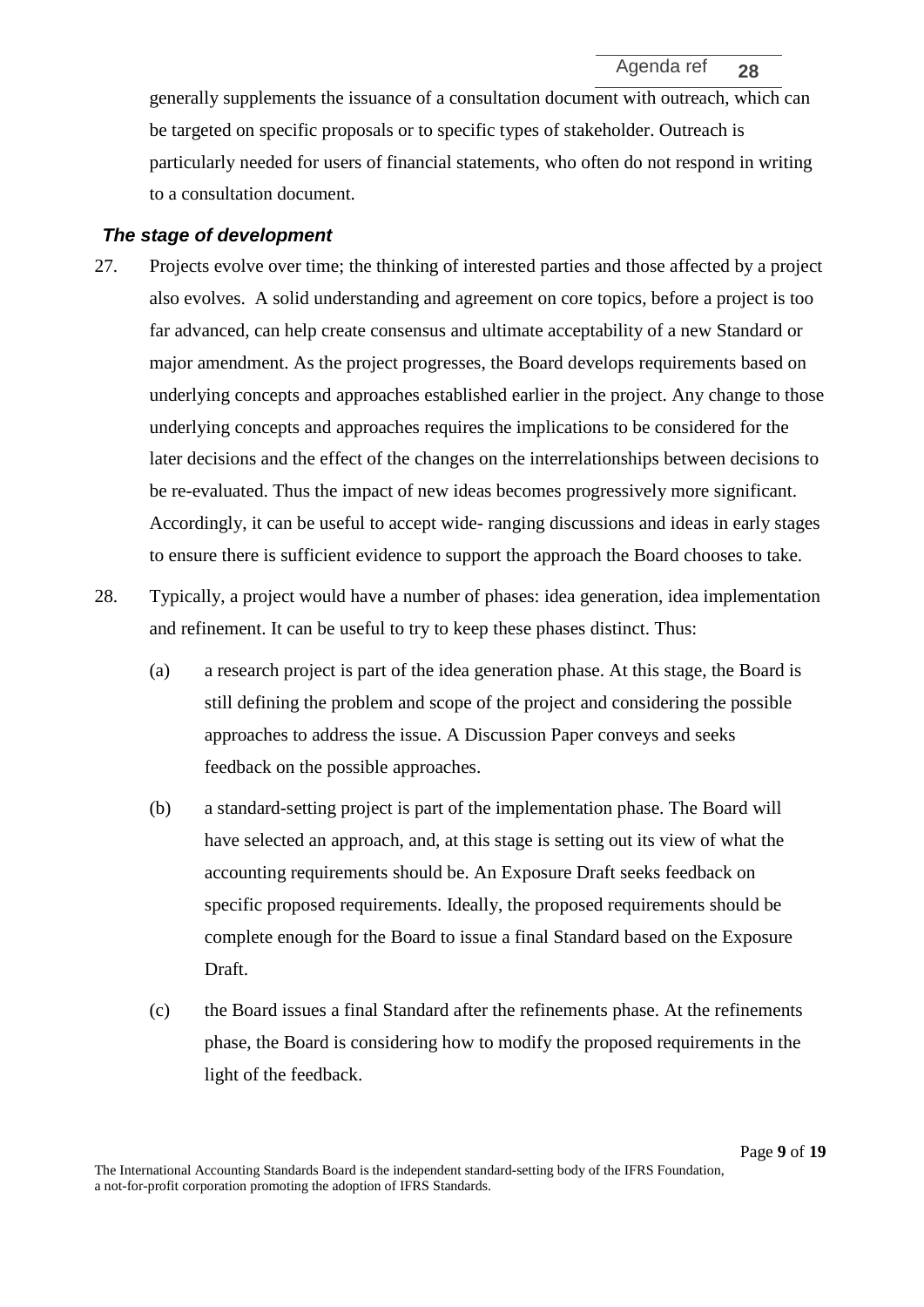29. It can be disruptive to a project, for example, to try to incorporate fundamentally new ideas after the idea generation phase.

### *The significance of change*

- <span id="page-9-0"></span>30. In adding a standard-setting project to the Board's agenda, the Board's need to first consult on evidence gathered in a research project is relative to the significance of the accounting-requirement change proposed.
- 31. When a change would result in significant differences from existing practice, there is a greater need to consult on the evidence gathered in the research project before adding a standard-setting project to the agenda. This is also the case for changes when there is a high degree of controversy—when there are divergent views about the improvements that need to be made or the best approach to those improvements, there is a greater need for formal consultation.
- 32. Formal consultation in the form of a Discussion Paper is useful to ensure that the full range of views is captured, considered and acknowledged, leading to a common understanding of the foundation of future proposals. A Discussion Paper is useful for establishing a foundation for future proposals because it can explore a range of possible approaches and the limitations of each approach relative to the others. The Discussion Paper is particularly useful when there is a range of answers or several interrelated issues to explore. Finally, a Discussion Paper is useful as a change management tool because it provides an opportunity to set out and refine a common articulation of the issues. A common articulation can reduce the risk of instinctual opposition to change, provide the opportunity for debate to mature among stakeholders and bring interested parties together to work towards a consensus about approaches to issues.
- <span id="page-9-1"></span>33. In contrast, when the Board has already determined the approach it intends to pursue, and when that approach is generally understood and accepted by interested parties, an Exposure Draft may be appropriate. An Exposure Draft is also more effective than a Discussion Paper for proposals in which the drafting is critical, for example in defining new terms.

#### *The effect on timelines*

<span id="page-9-2"></span>34. Formal consultation adds a significant amount of time to projects. The usual minimum comment period for Discussion Papers and Exposure Drafts is 120 days. Following the

Page **10** of **19**

The International Accounting Standards Board is the independent standard-setting body of the IFRS Foundation, a not-for-profit corporation promoting the adoption of IFRS Standards.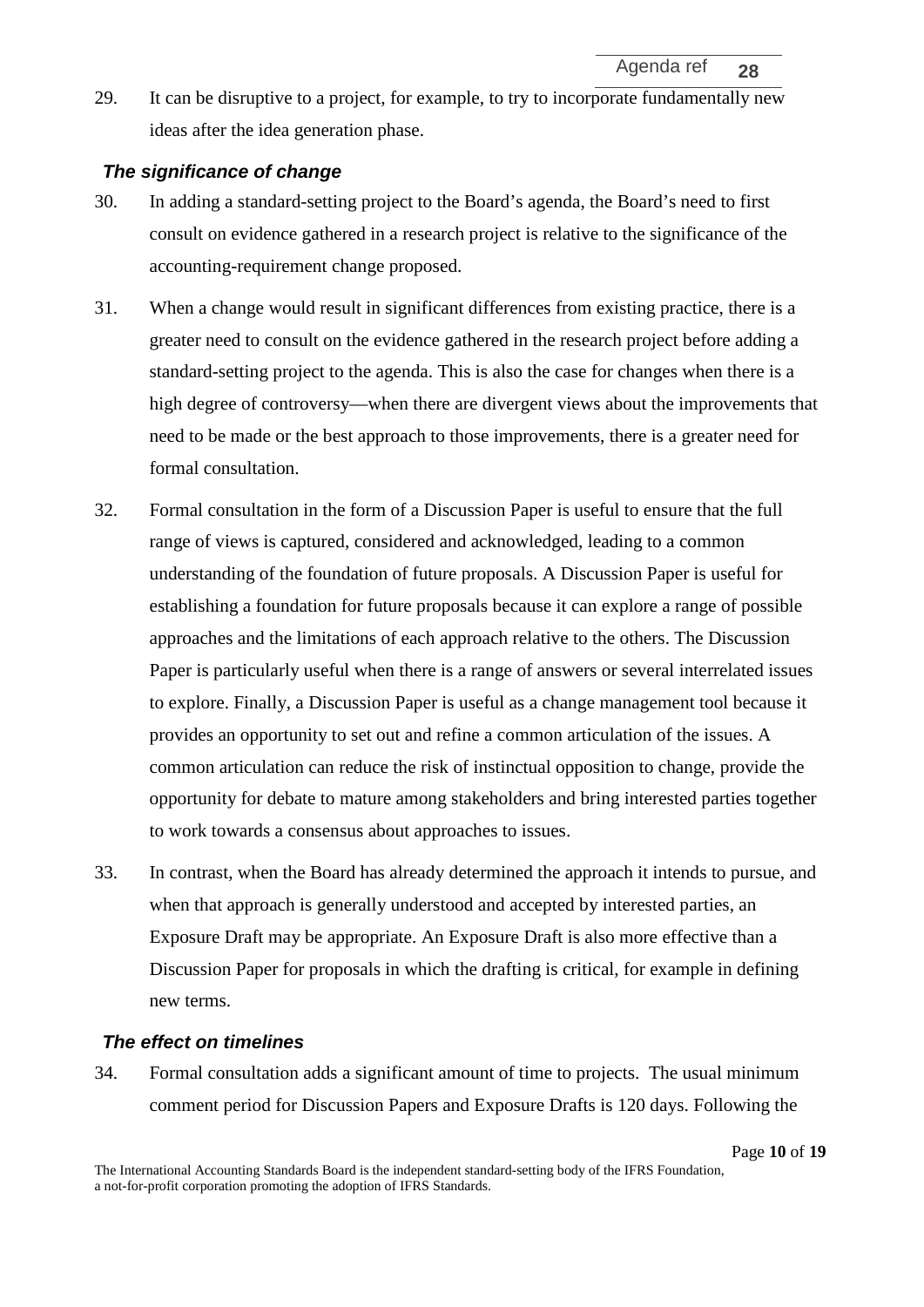comment period, the staff needs to analyse the comments and summarise that analysis for the Board to consider in a public meeting. The Board will then deliberate on the issues raised during the consultation and determine how it will proceed. Each consultation step takes two to three years to complete.

- 35. While allowing this time for consultation is consistent with the principle of full and fair consultation, there are disadvantages to longer timelines when not needed:
	- (a) it delays any action to address the issues in financial reporting that caused the Board to start the project. In other words, it delays addressing the needs of users of financial statements. It can also be difficult for interested parties to understand why the Board does not address identified issues sooner.
	- (b) it may mean that stakeholders become disengaged from a project.
	- (c) it can create operational difficulties, through lack of continuity of staff and board members.
- 36. In some cases, it may be possible for the Board to divide a project into a part that is relatively straightforward and a part that contains more complex issues that require further development. In principle, the relatively straightforward part could be finalised before completing the more complex part. This could be a useful way to achieve improvements in financial reporting on a shorter timeline.
- <span id="page-10-0"></span>37. Before deciding to divide a project in this way, the Board needs to consider:
	- (a) the extent to which the two parts of the project are interrelated. Stakeholders are unlikely to accept changes to Standards if they think that those changes have undesirable implications that have not been debated, or that could be later reversed if the Board were to revisit the issue.
	- (b) the effect on the overall timeline. Any consultation, even when limited, requires resource for drafting, conducting outreach, analysis and reporting.
	- (c) the availability of resourcing. Concurrent work on two parts of a project could reduce timelines, but is only possible when there is sufficient staff resource.

## *Possible pitfalls–re-exposure*

<span id="page-10-1"></span>38. The Board's ultimate aim is to achieve improvements to financial reporting as efficiently and effectively as possible. In selecting its approach to consultation, the Board needs to

Page **11** of **19**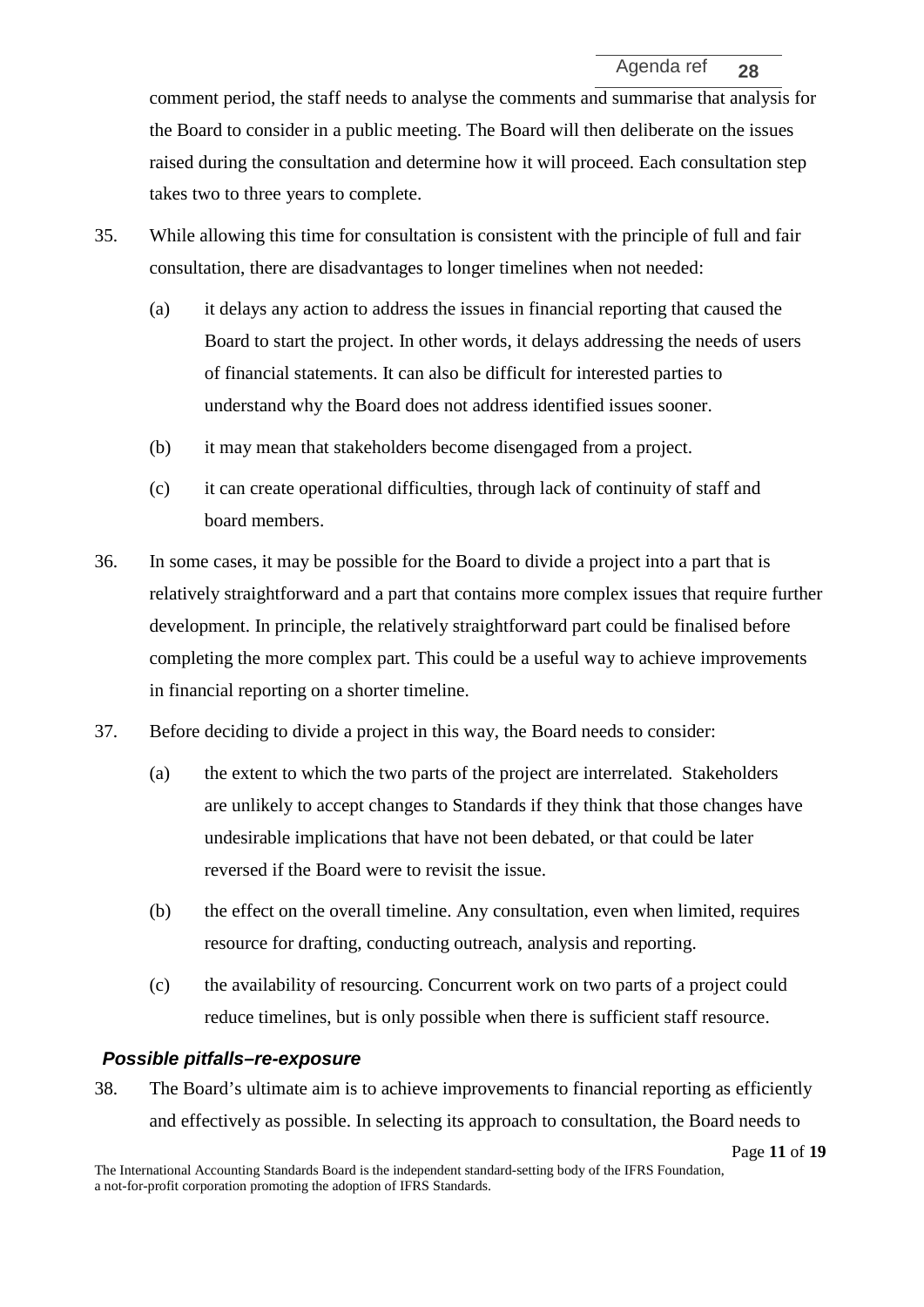balance the time needed for consultation against the benefits of consultation. Failing to consult appropriately can have the following risks:

- (a) insufficient information is obtained to proceed to the next stage, which means that a stage needs to be repeated. For example, when feedback results in significant changes to the scope of content of proposals in an Exposure Draft, the Board may need to re-expose its revised proposals in a revised Exposure Draft.
- (b) a Standard or amended Standard is finalised that does not address the issues effectively, leading to a need for further standard-setting in the future
- 39. The requirements for re-exposure are set out in the *Due Process Handbook*:
	- 6.25 In considering whether there is a need for re-exposure, the IASB:
	- (a) identifies substantial issues that emerged during the comment period on the Exposure Draft and that it had not previously considered;
	- (b) assesses the evidence that it has considered;
	- (c) determines whether it has sufficiently understood the issues, implications and likely effects of the new requirements and actively sought the views of interested parties; and
	- (d) considers whether the various viewpoints were appropriately aired in the Exposure Draft and adequately discussed and reviewed in the Basis for Conclusions.
	- 6.26 It is inevitable that the final proposals will include changes from those originally proposed. The fact that there are changes does not compel the IASB to re-expose the proposals. The IASB needs to consider whether the revised proposals include any fundamental changes on which respondents have not had the opportunity to comment because they were not contemplated or discussed in the Basis for Conclusions accompanying the Exposure Draft. The IASB also needs to consider whether it will learn anything new by reexposing the proposals. If the IASB is satisfied that the revised proposals respond to the feedback received and that it is unlikely that re-exposure will reveal any new concerns, it should proceed to finalise the proposed requirements.
	- 6.27 The more extensive and fundamental the changes from the Exposure Draft and current practice the more likely the proposals should be re-exposed. However, the IASB needs to weigh the cost of delaying improvements to financial reporting against the relative urgency for the need to change and what additional steps it has taken to consult since the Exposure Draft was published. The use of consultative groups or targeted consultation can give the IASB information to support a decision to finalise a proposal without the need for re-exposure.
- 40. Thus, the risk of re-exposure increases:
	- (a) if insufficient evidence is gathered, which might mean that substantial issues could still emerge during the comment period on the Exposure Draft, which the Board has not previously considered.

Page **12** of **19**

The International Accounting Standards Board is the independent standard-setting body of the IFRS Foundation, a not-for-profit corporation promoting the adoption of IFRS Standards.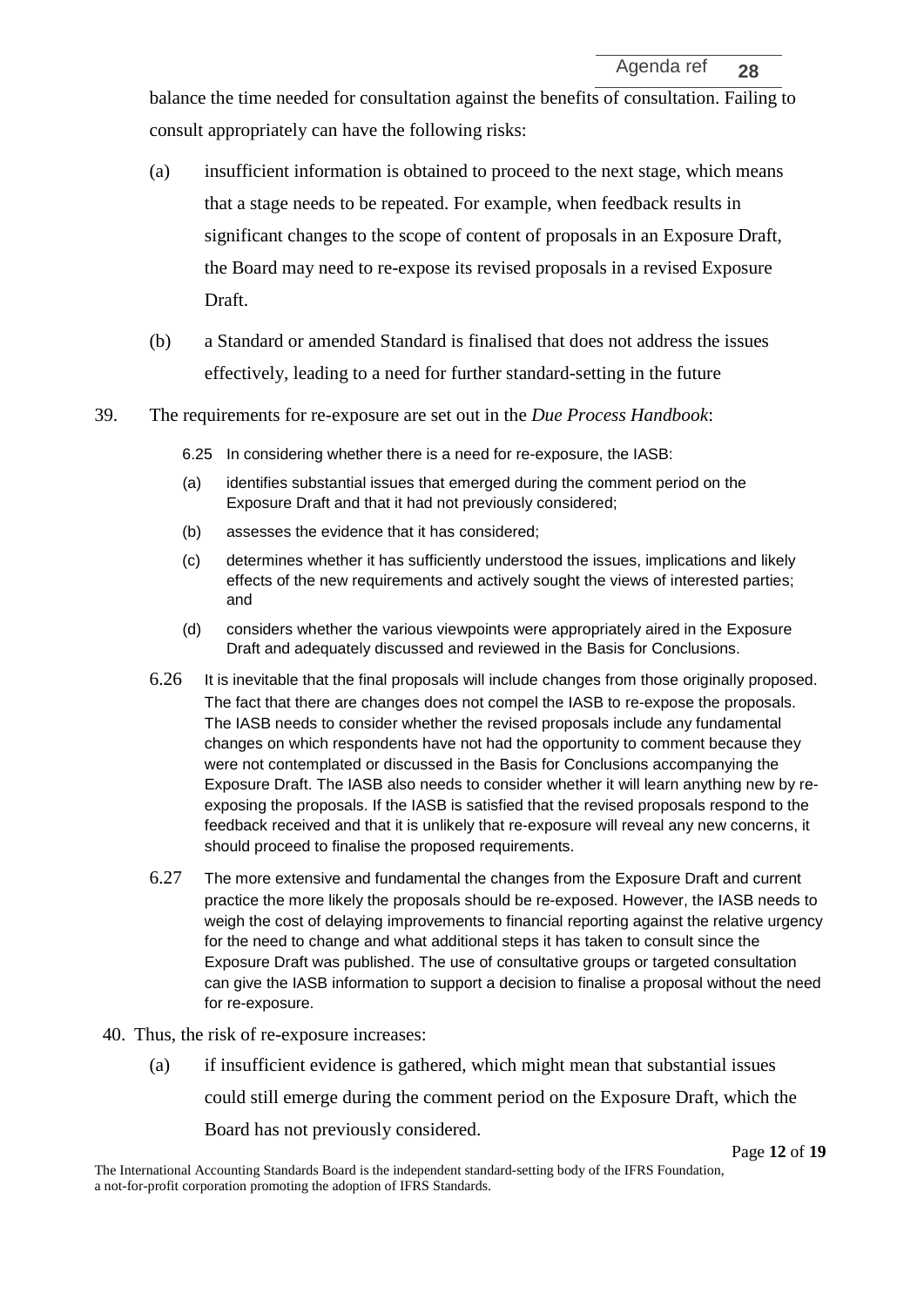- (b) if the Board does not obtain enough evidence to allow the various viewpoints to be appropriately aired in the Exposure Draft and adequately discussed and reviewed in the Basis for Conclusions.
- <span id="page-12-0"></span>41. It may be tempting to regard an Exposure Draft followed by a re-Exposure Draft as equivalent to a Discussion Paper followed by an Exposure Draft, except with the possibility of finalising a Standard after the first Exposure Draft that does not exist for a Discussion Paper. However, a Discussion Paper is generally a high-level document, while an Exposure Draft must get the details right. This means that the Board's ability to respond to feedback can be more limited after an Exposure Draft compared with a Discussion Paper, as follows:
	- (a) a Discussion Paper sets out various approaches, whereas an Exposure Draft sets the details of the Board's preferred approach. The development of those details takes place within the context of that approach and may be constrained to that approach. If the Board were to decide to pursue a different approach, all for the details of the approach would need to be re-established and this can be difficult if stakeholders agree with a particular outcome, but not the overall approach. Thus, following an Exposure Draft, it can be difficult to modify the proposals if the modification alters the fundamental approach set out in the Exposure Draft. It can also be more efficient to ensure that an approach is tenable before devoting time to developing the details.
	- (b) the feedback from a revised Exposure Draft can be difficult to interpret. Because of the burden consultation documents impose on stakeholders, those who agreed with the first Exposure Draft have reduced motivation to reiterate their agreement, and this can mean that the feedback on a revised Exposure Draft may not provide a balanced range of views. A lack of balance in the views obtained could result in decision-making based on incomplete information.

The International Accounting Standards Board is the independent standard-setting body of the IFRS Foundation, a not-for-profit corporation promoting the adoption of IFRS Standards.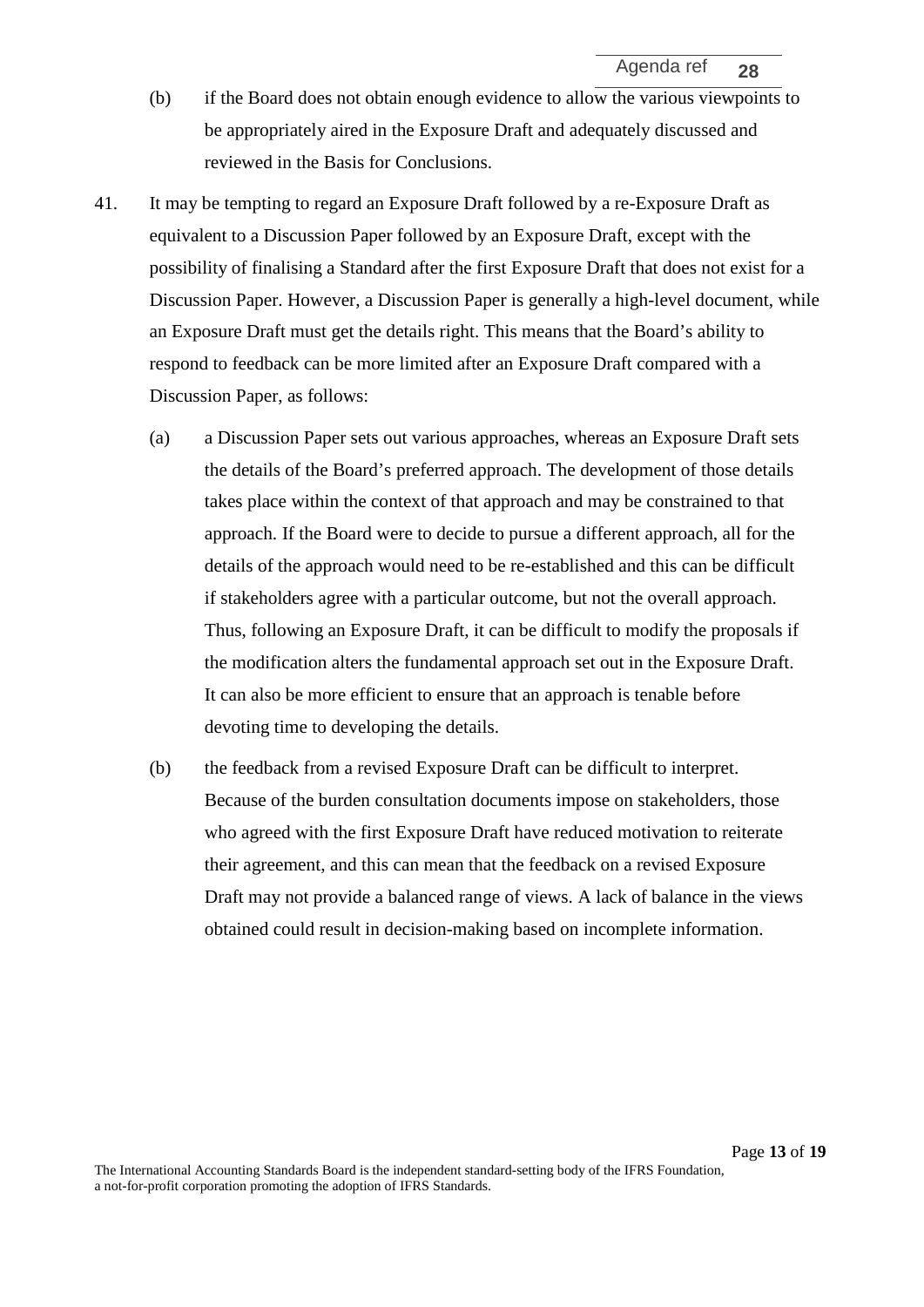# **Appendix A— Summary of projects for which the Board has yet to decide whether to work towards an Exposure Draft or a Discussion Paper**

|                            | <b>Goodwill and impairment</b>                                                                                                                                                                                                                                                                                                                                                                                                               | <b>Primary Financial Statements</b>                                                                                                                                                                                                                                                                                                                | <b>Rate-regulated Activities</b>                                                                                                                                                                                                                                                                                                                                                                                                                                                                                    |
|----------------------------|----------------------------------------------------------------------------------------------------------------------------------------------------------------------------------------------------------------------------------------------------------------------------------------------------------------------------------------------------------------------------------------------------------------------------------------------|----------------------------------------------------------------------------------------------------------------------------------------------------------------------------------------------------------------------------------------------------------------------------------------------------------------------------------------------------|---------------------------------------------------------------------------------------------------------------------------------------------------------------------------------------------------------------------------------------------------------------------------------------------------------------------------------------------------------------------------------------------------------------------------------------------------------------------------------------------------------------------|
| Type of<br>project         | Research project                                                                                                                                                                                                                                                                                                                                                                                                                             | Research project                                                                                                                                                                                                                                                                                                                                   | Standard-setting project                                                                                                                                                                                                                                                                                                                                                                                                                                                                                            |
| Objective<br>оf<br>project | To consider whether to change the existing<br>requirements of IFRS 3 Business Combinations<br>and IAS 36 Impairment of Assets to improve the<br>way these Standards are applied.                                                                                                                                                                                                                                                             | To explore whether the Board can make<br>targeted improvements to the structure and<br>content of the primary financial statements,<br>with a focus on the statement(s) of financial<br>performance.                                                                                                                                               | To develop an accounting model so that<br>investors can compare the effects of rate<br>regulation on the financial position, performance<br>and cash flows of any company with significant<br>rate-regulated revenue.                                                                                                                                                                                                                                                                                               |
| <b>Current</b><br>status   | The Board has tentatively decided to consider<br>ways of ensuring that impairment of goodwill is<br>recognised in a timely fashion by pursuing the<br>updated headroom approach. This is a new and<br>untested approach.<br>The Board has tentatively decided not to consider<br>reintroducing amortisation of goodwill.<br>The Board is also exploring whether some<br>identifiable intangible assets could be subsumed<br>within goodwill. | The Board is exploring targeted improvements<br>to the structure and content of the primary<br>financial statements, with a focus on the<br>statement(s) of financial performance.<br>The Board will continue its<br>discussions through early 2018. The Board has<br>yet to decide whether to publish a Discussion<br>Paper or an Exposure Draft. | The Board is exploring whether IFRS Standards<br>should be amended to reflect the effects of rate<br>regulation. It has had initial discussions on a<br>new accounting model for rate-regulated<br>activities. Given that IFRS 14 Regulatory<br>Deferral Accounts is a temporary Standard,<br>some form of standard-setting is inevitable.<br>The Board will continue its discussions through<br>the first quarter of 2018 before deciding whether<br>to publish a second Discussion Paper or an<br>Exposure Draft. |

The International Accounting Standards Board is the independent standard-setting body of the IFRS Foundation, a not-for-profit corporation promoting the adoption of IFRS Standards.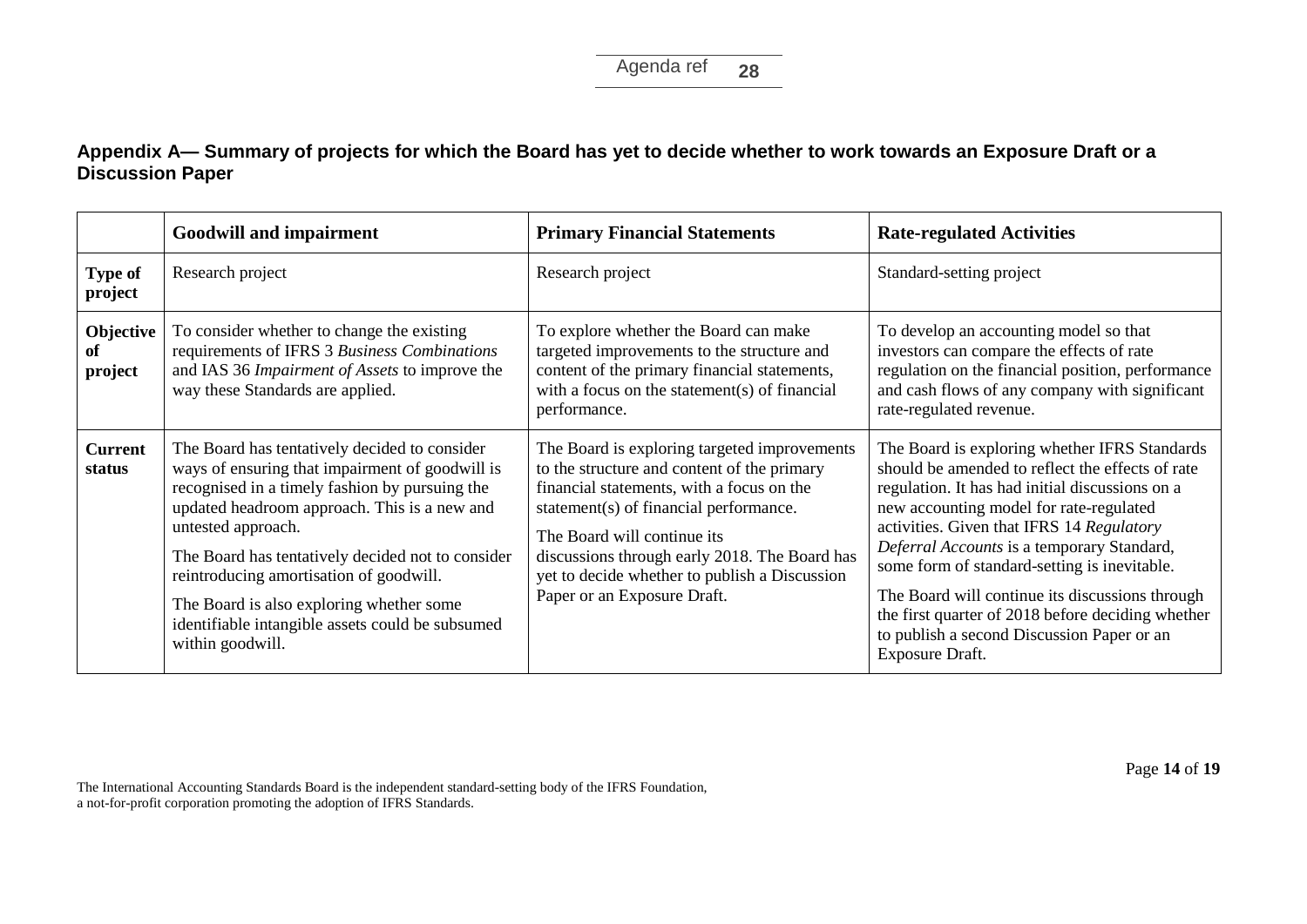#### **Appendix B—Extracts from the IFRS Foundation** *Due Process Handbook*

#### **Research programme**

- 4.6 New financial reporting requirements developed by the IASB should be designed to address problems identified with the existing requirements. Sometimes a problem identified with current financial reporting can be remedied with a relatively minor amendment to a Standard. In other cases, the problem might require a more significant change to financial reporting requirements, such as a major change to a Standard or the development of a new Standard. Consequently, the first step in developing a new financial reporting requirement is to assess and define the problem within the existing reporting practice.
- 4.7 The purpose of the IASB's research programme is to analyse possible financial reporting problems by collecting evidence on the nature and extent of the perceived shortcoming and assessing potential ways to improve financial reporting or to remedy a deficiency. This analysis will help the IASB decide whether it should add to its standard-setting programme a project to develop a proposal for a new Standard or to amend or replace a Standard. The research programme also includes the consideration of broader financial reporting issues, such as how financial reporting is evolving, to encourage international debate on financial reporting matters.
- 4.8 To help the IASB in developing its work programme, technical staff are asked to identify, review and raise issues that might warrant the IASB's attention. New issues may arise from the five-yearly review of the technical programme or a change to the IASB's Conceptual Framework. In addition, the IASB raises and discusses potential topics in the light of comments from the ASAF, other standard-setters and other interested parties, the Advisory Council and the Interpretations Committee, as well as staff research and other recommendations.
- 4.9 The IASB and the technical staff are not expected to undertake all of the activities on its research programme. It is important to the IASB that others, such as national accounting standard-setting bodies and regional bodies associated with accounting standard-setting or regional financial reporting bodies, academics and other interested parties, participate in these activities. The IASB will, however, need to provide clear direction on which issues it is interested in and what its expectations are of those other parties.

Page **15** of **19**

The International Accounting Standards Board is the independent standard-setting body of the IFRS Foundation, a not-for-profit corporation promoting the adoption of IFRS Standards.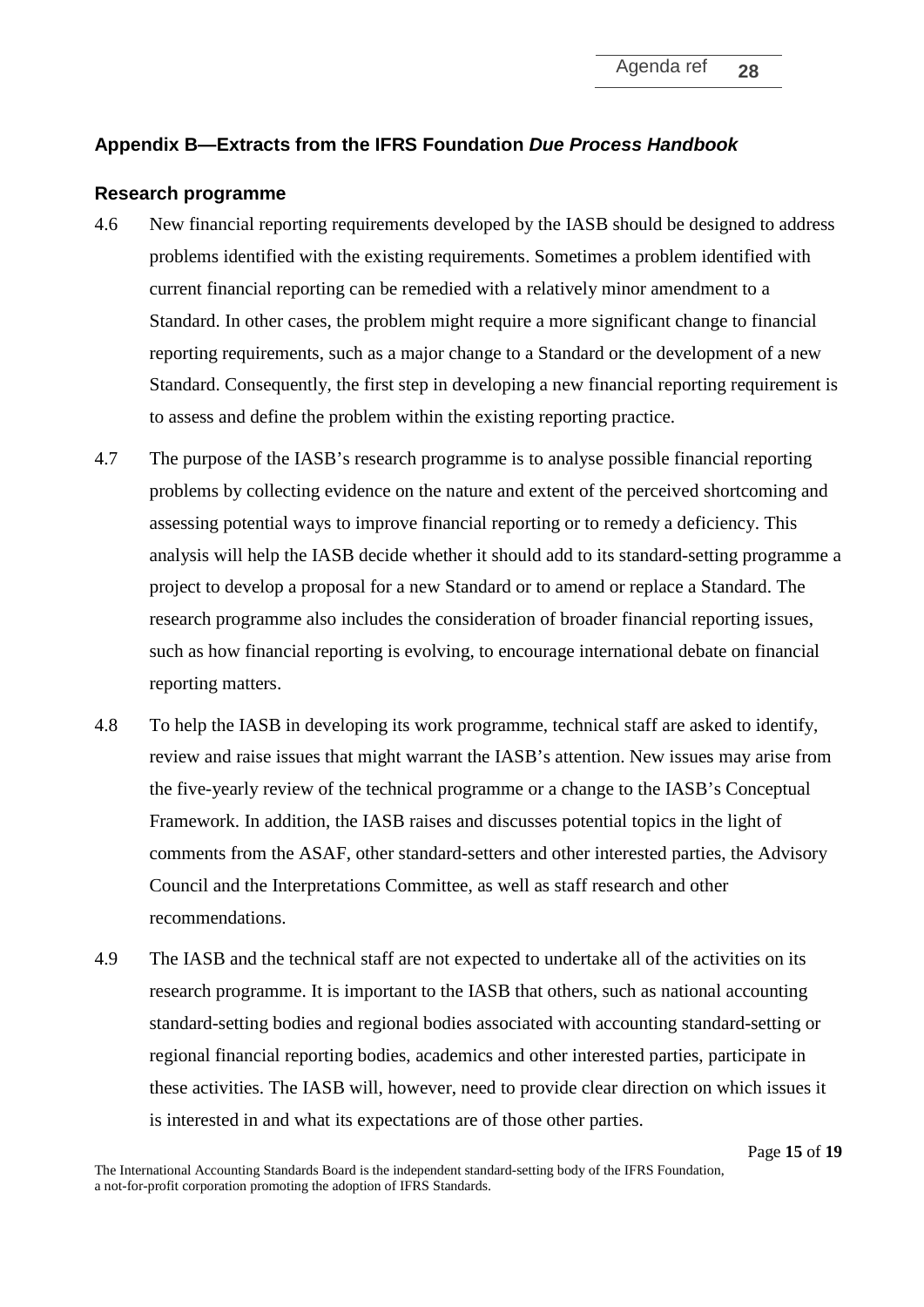- 4.10 The IASB should maintain an up-to-date summary of its research programme and its priorities on the IFRS Foundation website. The IASB should identify those financial reporting issues for which it is developing proposals, the consideration of which might result in standards-level projects, as well as those areas where it is seeking to learn more about the issues but does not anticipate developing a proposal in the short term.
- 4.11 The IASB provides the Advisory Council with an update of its research programme at each meeting of the Advisory Council, enabling Advisory Council members to provide feedback on the programme.

#### **Research papers, Discussion Papers and Requests for Information**

- 4.12 The main output of the research programme is expected to be Discussion Papers and research papers. Discussion Papers and research papers are designed to elicit comments from interested parties that can help the IASB decide whether to add a project to its standard-setting programme. Discussion and research papers typically include a comprehensive overview of the issue, possible approaches to addressing the issue, the preliminary views of its authors or the IASB and an invitation to comment.
- 4.13 Discussion Papers are issued by the IASB and present the analysis and collective views of the IASB on a particular topic. The matters presented will have been discussed in public meetings of the IASB. Discussion Papers do not contain a Basis for Conclusions or any dissenting opinions. The discussion itself should reflect and convey differences in views of the IASB members.
- 4.14 Research papers are also issued by the IASB but are generally prepared by the technical staff or by those who have been seconded to the technical staff to develop the paper. Research papers may also be prepared by other standard-setters or bodies, normally at the request of the IASB. A research paper issued by the IASB should include a clear statement of the extent of the IASB's involvement in the development or endorsement of that paper. In some cases the IASB will not have discussed the paper in a public meeting and will not, therefore, have developed any views on the matters set out in the paper.
- 4.15 Requests for Information are formal requests by the IASB for information or feedback on a matter related to technical projects or broader consultations. Examples of appropriate topics for a Request for Information include seeking input on its five-yearly agenda consultation or

The International Accounting Standards Board is the independent standard-setting body of the IFRS Foundation, a not-for-profit corporation promoting the adoption of IFRS Standards.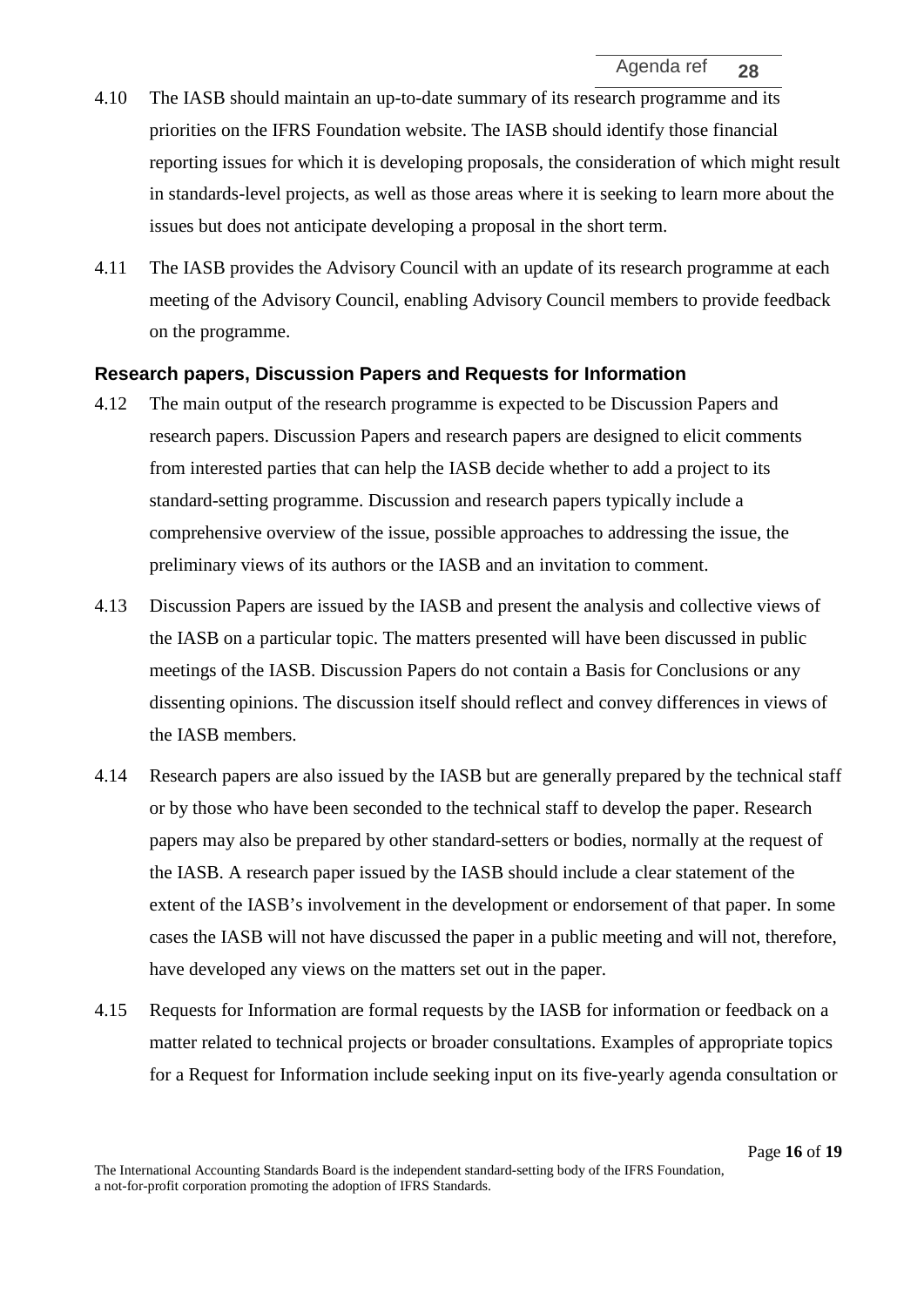PIRs or help in assessing the practical implications of a potential financial reporting requirement.

# *Publication of Discussion Papers, Requests for Information and research papers*

- 4.16 Discussion Papers are balloted by the IASB. Before the IASB asks the technical staff to prepare a Discussion Paper for ballot, the IASB must be satisfied that it has completed all of the steps that are necessary to ensure that the Discussion Paper is likely to meet its purpose. Research papers and Requests for Information require the support of a simple majority of the IASB, with approval being given in a public meeting.
- 4.17 The IASB normally allows at least 120 days for comment on a Discussion Paper, a research paper, and Requests for Information on the work programme (see paragraph 4.3) and PIRs (see paragraph 6.55). For other Requests for Information, the IASB normally allows a minimum period of 60 days for comment. If the information request is narrow in scope and urgent the IASB may set a shorter period and need not consult the DPOC before doing so.
- 4.18 Discussion Papers, Requests for Information and research papers are posted on the IFRS Foundation website.
- 4.19 Comment letters that are received are also posted on the website. Once the comment period for a Discussion Paper ends the project team analyses and summarises the comment letters and provides that analysis and summary to the IASB.

## *5. Standards-level projects*

- 5.1 In considering whether to add a project to the standards-level programme, the IASB or the Interpretations Committee requires the development of a specific project proposal and an assessment against the project criteria outlined below. That consideration will include whether the proposal is for a comprehensive project to develop a new Standard or major amendments to existing Standards (see paragraphs 5.4–5.13), or a narrow-scope project for the purposes of implementation and maintenance (see paragraphs 5.14–5.22).
- 5.2 The primary objective of a project proposal is to help the IASB to manage its resources effectively and to help it to prioritise its standards-level work. The IASB distinguishes between major and narrow-scope projects in its planning to help reduce the risk of committing resources to a project when other projects should have a higher priority. For major projects the IASB is required to consult with other bodies, including the Advisory Council and ASAF, to provide the IASB with additional input into establishing priorities.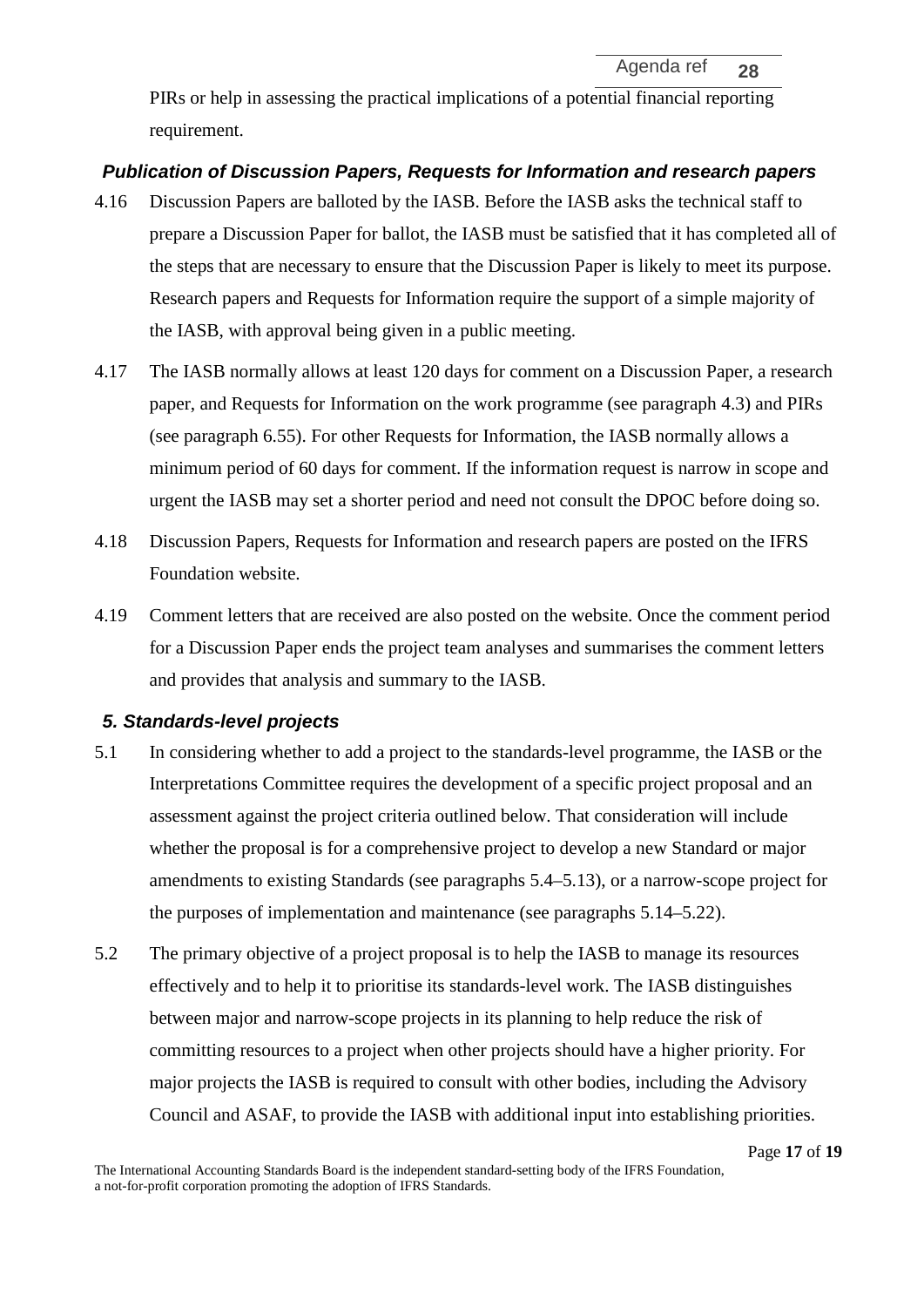5.3 All proposed new Standards, amendments to Standards, or Interpretations are exposed for public comment. Accordingly, if potential respondents believe that the IASB has failed to establish the need for improvements to an area of financial reporting they will have opportunities to express their views during the consultation process.

#### *Criteria for new Standards or major amendments*

5.4 The IASB evaluates the merits of adding a potential item to its work programme primarily on the basis of the needs of users of financial reports, while also taking into account the costs of preparing the information in financial reports. When deciding whether a proposed agenda item will address users' needs, the IASB considers:

(a) whether there is a deficiency in the way particular types of transactions or activities are reported in financial reports;

(b) the importance of the matter to those who use financial reports;

(c) the types of entities likely to be affected by any proposals, including whether the matter is more prevalent in some jurisdictions than others; and

(d) how pervasive or acute a particular financial reporting issue is likely to be for entities.

- 5.5 The IASB considers adding topics to its standards-level programme after considering any research it has undertaken on the topic. The IASB would normally put together a proposal to develop a new Standard or to make major amendments to a Standard only after it has published a Discussion Paper and considered the comments it received from that consultation. Publishing a Discussion Paper before adding a standards-level project to its agenda is not a requirement, but the IASB must be satisfied that it has sufficient information and understands the problem and the potential solutions well enough to proceed without a Discussion Paper. The IASB might conclude that a Discussion Paper is not necessary because it has sufficient input from a research paper, Request for Information or other research to proceed directly to an Exposure Draft. The reasons for not publishing a Discussion Paper need to be set out by the IASB and reported to the DPOC.
- 5.6 The IASB's discussion of potential projects and its decisions to adopt new projects take place in public IASB meetings. Before reaching such decisions, the IASB consults its Advisory Council, ASAF and accounting standard-setting bodies on proposed agenda items. The IASB's approval to add agenda items, as well as its decisions on their priority, is by a simple majority vote at an IASB meeting.

Page **18** of **19**

The International Accounting Standards Board is the independent standard-setting body of the IFRS Foundation, a not-for-profit corporation promoting the adoption of IFRS Standards.